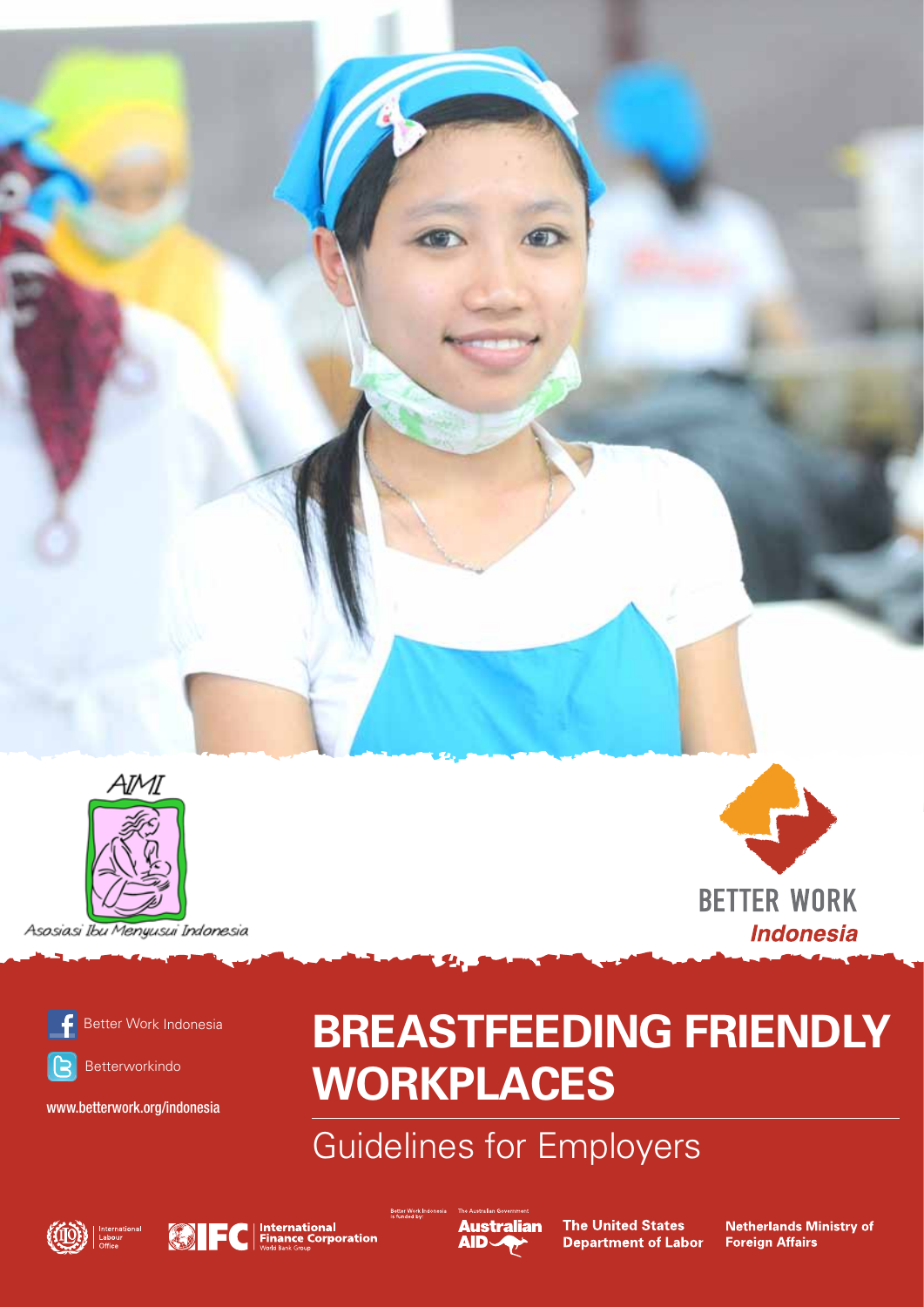# GLOSSARY OF TERMS GLOSSARY OF TERMS<br>& ABBREVIATIONS & ABBREVIATIONS

| : Asosiasi Ibu Menyusui Indonesia/<br>Indonesian Breastfeeding Mothers' Association          |
|----------------------------------------------------------------------------------------------|
| : Acute Respiratory Infection                                                                |
| : Breastfeeding Friendly Workplace                                                           |
| : Better Work Indonesia                                                                      |
| : International Code of Marketing of Breast-milk Substitutes                                 |
| : Human Immunodeficiency Virus/<br>Acquired Immunodeficiency Syndrome                        |
| : International Baby Food Action Network                                                     |
| : International Labour Organization                                                          |
| : International Lactation Consultant Association                                             |
| : Infant and Young Child Feeding                                                             |
| LINKAGES : A worldwide project whose mandate is to improve infant and<br>young child feeding |
| : Complementary Food (Makanan Pendamping Air Susu Ibu)                                       |
| : Oral Rehydration Solution                                                                  |
| : Save the Children                                                                          |
| : The United Nation's Children Fund                                                          |
| : World Alliance for Breastfeeding Action                                                    |
| : World Health Organization                                                                  |
|                                                                                              |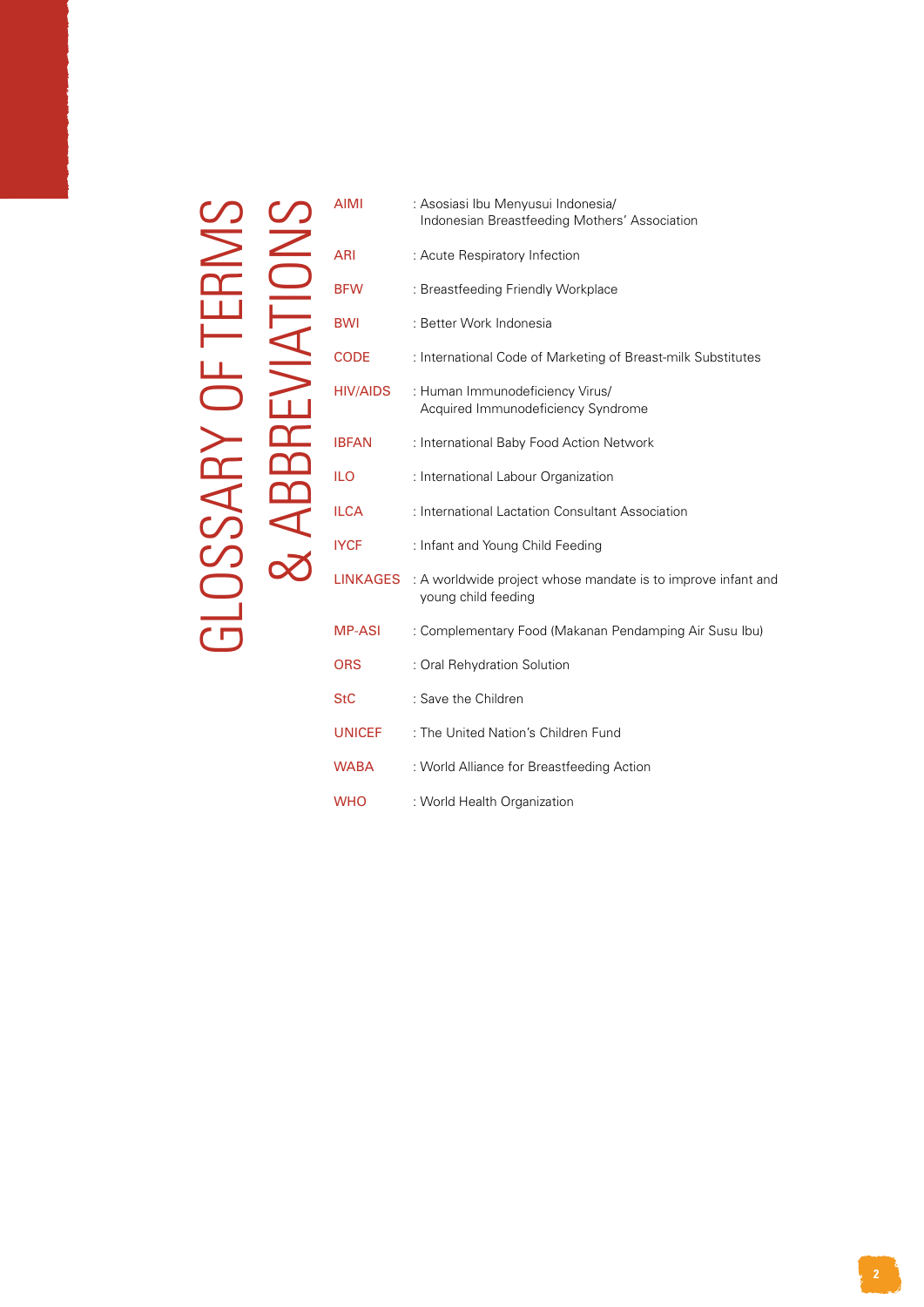# TABLE OF CONTENTS TABLE OF CONTENTS

#### 1. WHAT IS BREASTFEEDING?

- 1.1 Definitions
- 1.2 Myth & Facts

#### 2. WHY IS BREASTFEEDING A WORKPLACE CONCERN?

- 2.1 Recognition by National Instruments (Laws & Regulations)
	- 2.2 Importance and Benefit

#### 3. HOW TO MANAGE BREASTFEEDING IN THE WORKPLACE?

- 3.1 Define a Breastfeeding Friendly Workplace (BFW) Policy
- 3.2 Components of a BFW Policy
- 3.3 Implementation

#### 4. AIMI

- 4.1 What is AIMI?
- 4.2 Why Mothers Need Support
- 4.3 AIMI's Main Programmes
- 4.4 AIMI-Save the Children Research

#### 5. CASE STUDY

5.1 PT. Dewhirst

#### 6. CONTACT LIST

- 7. INTERNATIONAL ORGANISATIONS ADDRESSING BREASTFEEDING IN THE WORKPLACE
- 8. REFERENCES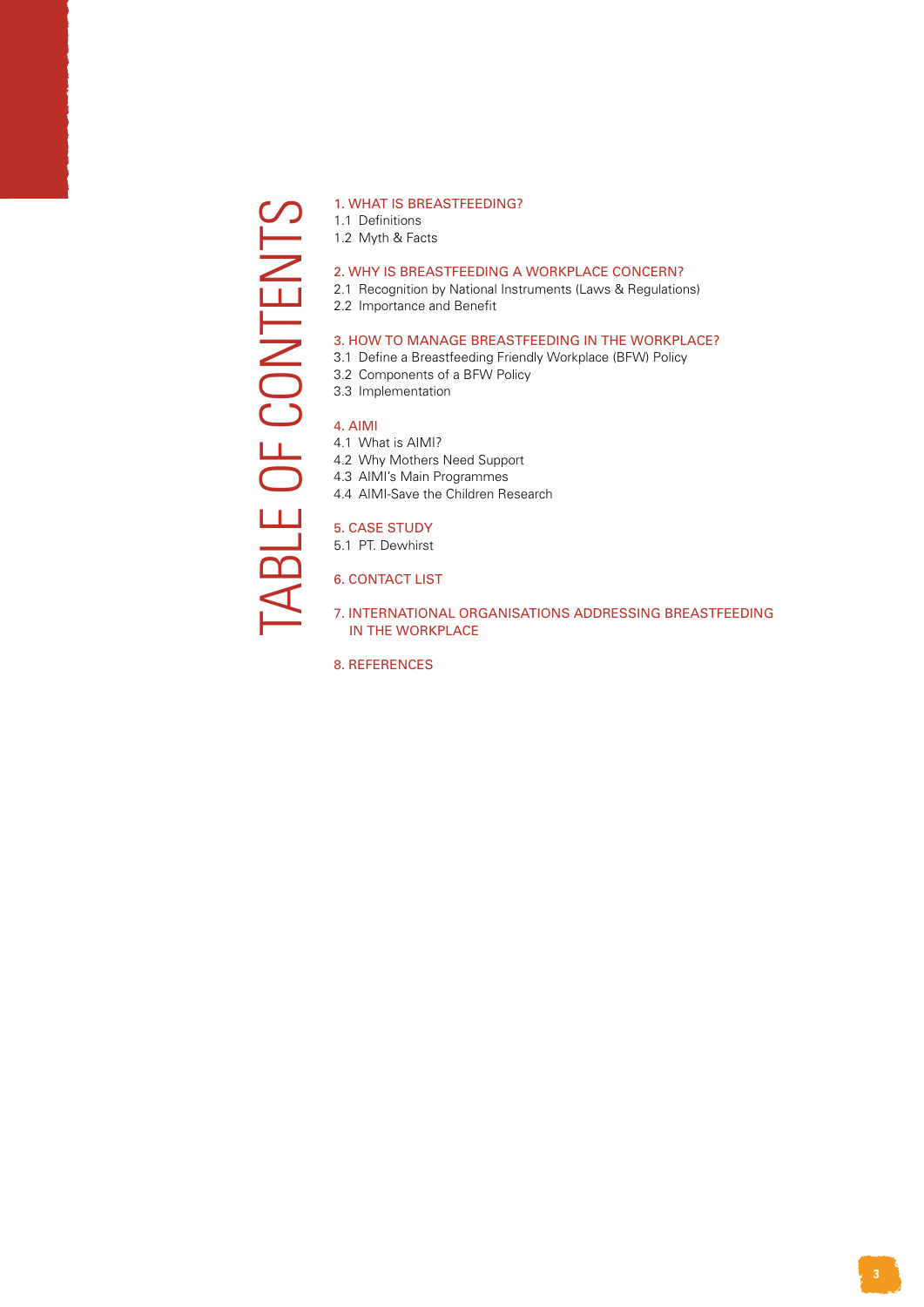# INTRODUCTION NTRODUCTION

Research has proven that breastfeeding is the optimal way of feeding infants for the first period of their lives. In order to ensure that children receive the best possible treatment, working mothers must therefore be given breastfeeding support in the workplace. It is of uttermost importance that such support be given to mothers in the Indonesian garment industry, as the sector is chiefly composed of female employees. Several advantages will arise if employers in the garment industry assist their working mothers by introducing a breastfeeding friendly workplace (BFW) policy.

Introducing a BFW will benefit all actors; above all children, working mothers and the enterprise. Allowing mothers to breastfeed their infants for the first period of their lives will lead to healthier and happier babies. which will in turn result in working mothers who take less time off work to care for their sick children, who worry less and who are more productive. A BFW policy will ensure that an enterprise is in compliance with Indonesian Labour Law, obligating employers to provide opportunities and special facilities for mothers to breastfeed during working hours. Such measures will also increase an enterprise's productivity by decreasing the high turnover rate of female staff following maternity leave. Lastly, an infant friendly enterprise will guarantee a good reputation among buyers and high morale among workers.

Asosiasi Ibu Menyusui Indonesia/Indonesian Breastfeeding Mothers' Association (AIMI) and the International Labour Organization's project Better Work Indonesia (BWI) are assisting factory management in the Indonesian garment industry to implement effective BFW policies. Introducing breastfeeding schemes in the workplace enables employers to ensure compliance with the law and to guarantee the loyalty and productivity of their working mothers. The objective of these guidelines is to offer practical assistance to employers who wish to take such actions and support their working mothers.

#### " Breast milk is the best food a baby can have and breastfeeding gives a child the best possible start in life. "

UNICEF Executive Director Anthony Lake, July 2010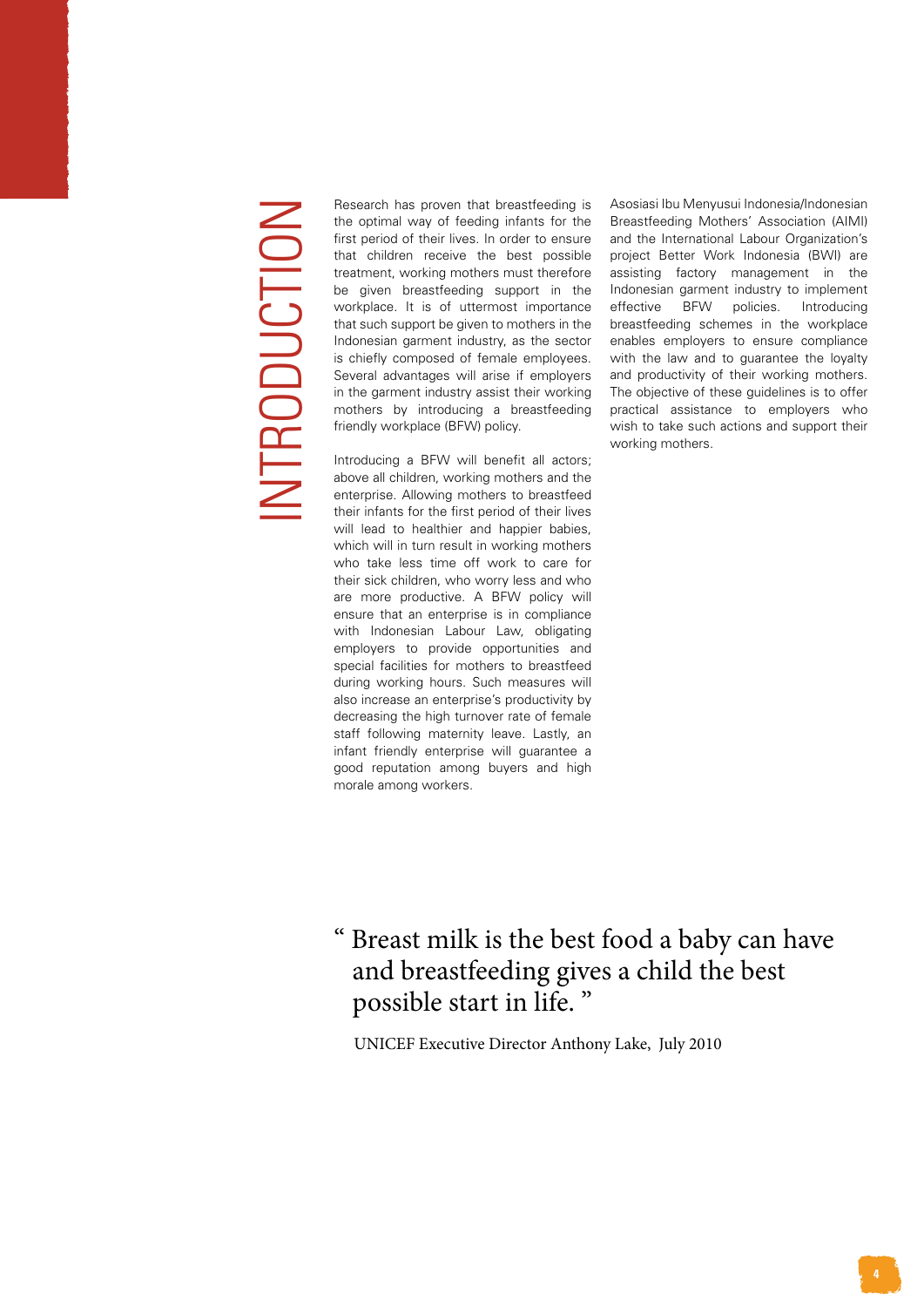



## WHAT IS 1.1 DEFINITIONS<br>
MHAT IS 1.1.1 Infant and Young Child Feeding (IYCF) BREASTFEEDING?

WHO/UNICEF standards that advocate for global actions in support of optimal breastfeeding, complementary feeding and related maternal nutrition and health. This global strategy on IYCF, approved in 2002, recommends exclusive breastfeeding for 6 months and nutritionally adequate and safe complementary feeding in addition to breastfeeding from 6 months to 2 years of age or beyond. It advises on how to promote, protect and support appropriate child feeding practices.

#### 1.1.2 Breastfeeding

DEFINITIONS

Breastfeeding is an unequalled way of providing ideal food for the healthy growth and development of infants; it is also an integral part of the reproductive process with important implications for the health of mothers. Review of evidence has shown that exclusive breastfeeding for 6 months is the optimal way of feeding infants. Thereafter infants should receive complementary foods in combination with continued breastfeeding up to 2 years of age or beyond.<sup>1</sup>

#### 1.1.3 Exclusive Breastfeeding

Exclusive breastfeeding means that an infant receives only breast milk and no other liquids or solids, not even water, with the exception of ORS (oral rehydration solution), drops or syrups consisting of vitamins, minerals and/or medicine.2 During the first months of life, infants who are breastfed exclusively receive stronger protection against infections than those who are not.<sup>3</sup> Breastfeeding an infant for a longer period of time may also result in stronger protection.

#### 1.1.4 Expressing Breast Milk

Expressing breast milk is a means by which a mother secretes milk from her breasts when she is apart from her baby. There are two ways of expressing breast milk, by using hands (hand-expressed) or by using a breast-pump. For mothers who are working but still breastfeed their baby, this activity is mandatory. Working mothers need to store breast milk during working hours/while they are apart from their baby.

The key to successful exclusive breastfeeding for working mothers lies in the methods of expressing breast milk and the storing of the expressed breast milk (Breastfeeding Management). Long-term expressing is hard work and a major commitment on the mother's part. She will need encouragement and support.<sup>4</sup> It is therefore important that the workplace has an appropriate nursing room and gives working mothers the time they need to express their breast milk.

- 1.http://www.who.int/nutrition/topics/exclusive\_ breastfeeding/en/
- 2.http://www.who.int/nutrition/topics/infantfeeding\_ recommendation/en/index.html
- 3. Department of Health and Human Services, Office on Women's Health, HHS Blueprint for Action on Breast feeding, Washington, DC: Office on Women's Health; 2000.
- 4. Dr. Brodribb, Wendy, Breastfeeding Management in Australia, Expressing and storing breast milk, 2012 :353.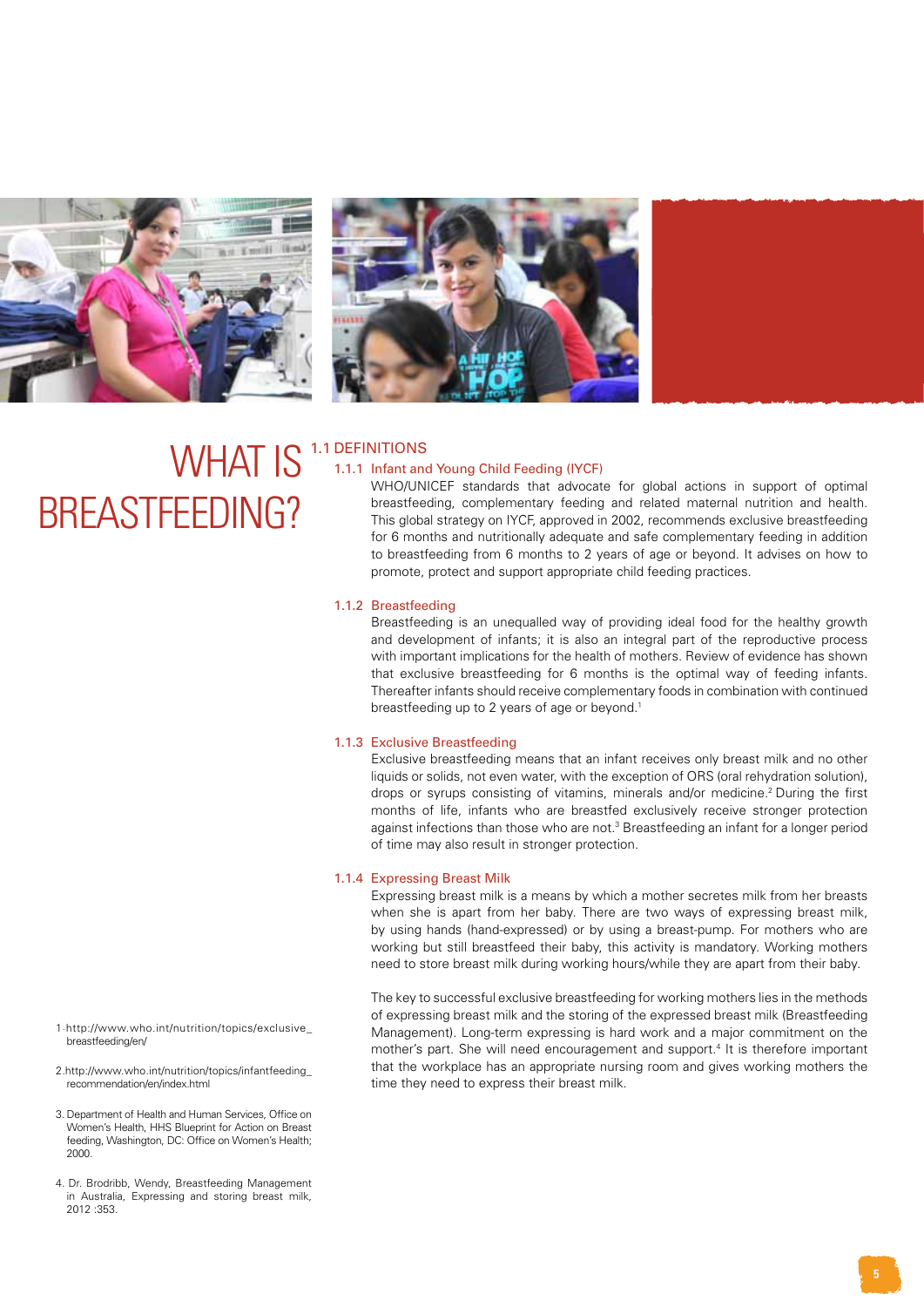#### 1.2 MYTHS AND FACTS

Although a large amount of evidence has proven the benefits of breastfeeding, myths are still widespread. Many mothers and members of community believe that working mothers should not and cannot continue breastfeeding their babies. The difficulty of pumping and the risk of spoiling and downgrading the quality of the breast milk are the most common reasons why working mothers stop breastfeeding.

Scientific evidence however shows that continued breastfeeding is the best option for both the baby and the mother. Stored breast milk is the second best option for a baby when its mother is away for work. Working mothers should therefore continue breastfeeding their babies during working hours or pump and store their breast milk.

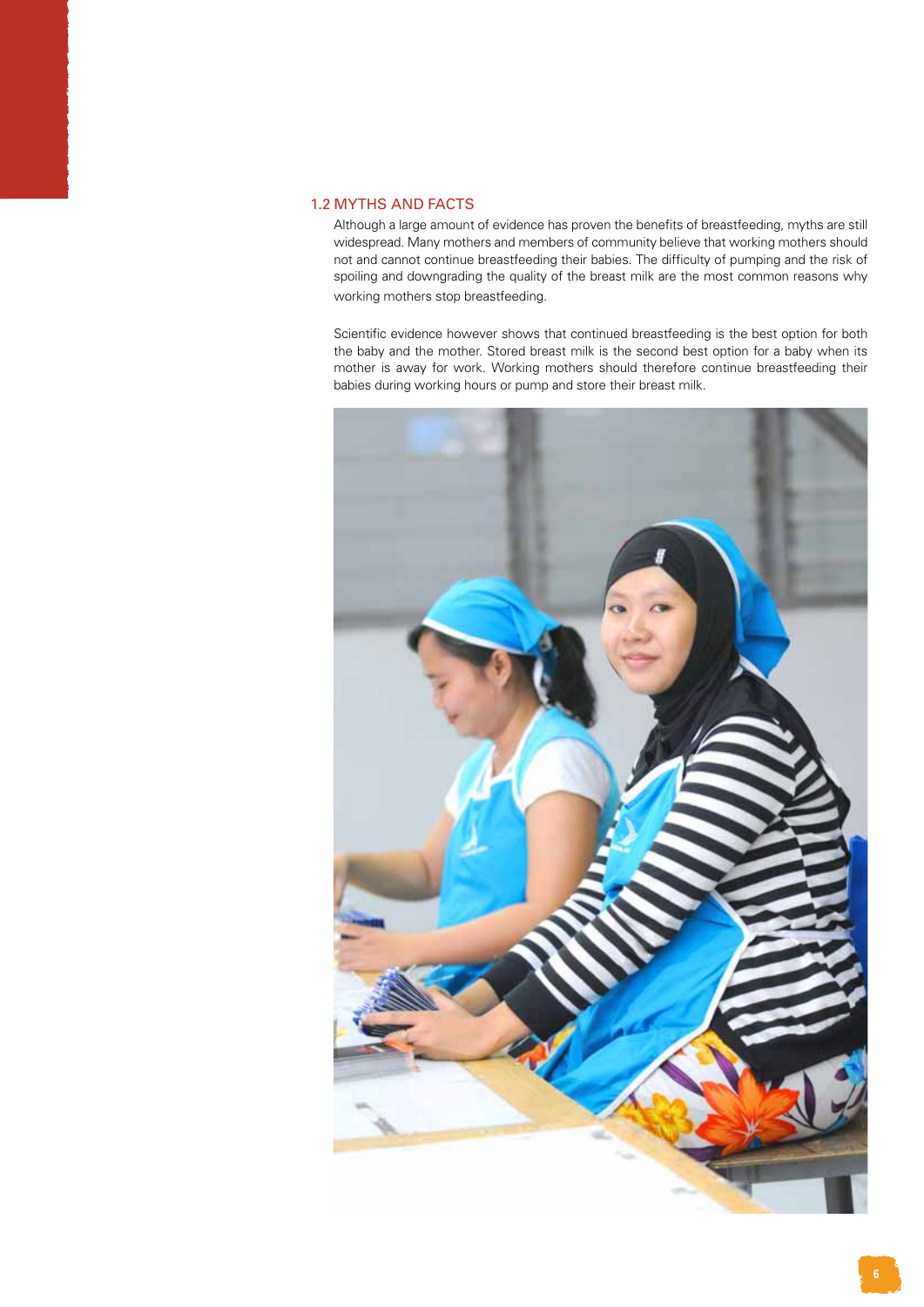



#### $W$  $W$  $N$   $S$ <sup>2.1 RECOGNITION BY NATIONAL INSTRUMENTS (LAWS & REGULATIONS)</sup> 2.1

BREASFEEDING A WORKPLACE CONCERN?

#### 2.1.1 Act No. 13 concerning Manpower (2003)

Article 83 of Act no. 13 concerning Manpower (2003) places entrepreneurs under an obligation to provide proper opportunities to female workers whose babies still need breastfeeding. Such opportunities include setting up correct workplace *facilities* that will allow female workers to breastfeed in the workplace, as well as giving female workers *time* to breastfeed during working hours, in accordance with company regulations or collective labour agreements.

#### 2.1.2 Government Regulation No. 33 on Granting Exclusive Breastfeeding (2012)

Article 35 of Government Regulation no. 33 on Granting Exclusive Breastfeeding (2012) obliges the workplace manager and the administrator of public facilities to introduce internal regulations that support and aid successful breastfeeding programmes. Such internal regulations demonstrate enterprise support of breastfeeding and allow the enterprise to implement an effective BFW policy through the following means:

- Establish decent workplace facilities for working mothers to breastfeed/breast-pump (nursing room).
- Give working mothers the opportunity to breastfeed/express breast milk during working hours.
- Ensure that the policy on 3 month maternity leave is more flexible. It will not always be necessary to have a 1.5 (one-and-a-half) month's period of rest before giving birth and a 1.5 (one-and-a-half) month's period of rest after giving birth, but it is advisable that the maternity leave is adjusted closer to the date of birth, based on a reference letter from the doctor. This will allow a mother to have more time to breastfeed after the birth and to prepare for her return to work.

 (Relevant Indonesian laws and regulations on breastfeeding can be found in Appendix 1)

#### 2.2 IMPORTANCE AND BENEFIT

The importance of optimal breastfeeding:

- Saves 1-2 million lives each year.
- Reduces ARI and diarrhoea deaths by 50-95%.
- Significantly increases the effectiveness of immunisations.
- Reduces the need for ORS by more than 50%.
- Significantly increases intelligence and readiness to learn.
- Automatically reduces mother to child transmissions of HIV by an estimated 10-20%.
- Reduces child desertion in hospitals and strengthens mother-child protective bonds.
- Increases growth and provides the majority of an infant's nutritional need.<sup>5</sup>

5. UNICEF and the Global Strategy on Infant and Young Child Feeding (GSIYCF), Understanding the Past-Planning the Future (http://www.unicef.org/nutrition/ files/FinalReportonDistribution.pdf).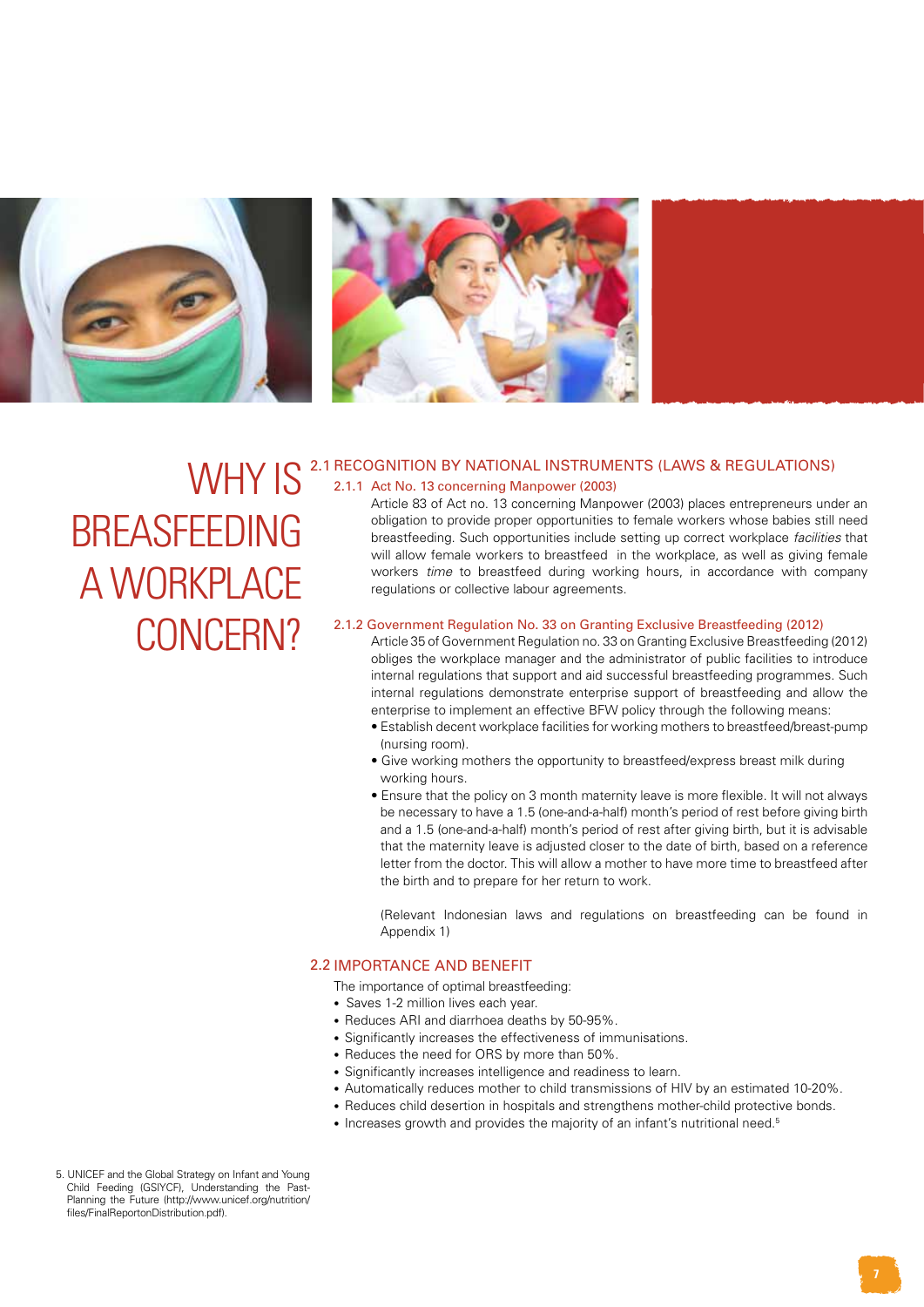Offering full enterprise support to breastfeeding employees also benefits the enterprise. Breastfeeding is a positive activity and very important for the health of the child. Mothers who breastfeed their babies will not take many leaves of absence to take care of sick children, which in turn improves their work performance and productivity. Furthermore, the cost of health care for employees' children will be reduced since the children will rarely become sick.

#### 2.2.1 Benefits for the Employee

- 1. Obtain a decent, appropriate and clean facility to express milk.
- 2. Protect the rights of employees' children to have the best and most complete nutrition, as can be provided by breast milk.
- 3. By fulfilling the child's right to receive breast milk, the child's health will be more secure and there will be a reduction in the number of health claims by the employee's family.
- 4. Breastfeeding employees enjoy both physical and psychological benefits, which ultimately also has a positive impact on their performance and productivity in the workplace.
- 5. Children who are breastfed are healthier and less prone to illness, which allows breastfeeding employees to worry less about their children and focus more on their work. This improves overall performance at the enterprise.

#### 2.2.2 Benefits for the Enterprise

- 1. Why Employers Should Care
	- BFW policies help mitigating health care costs, absenteeism and low productivity by:
	- Reducing the risk of some short- and long-term health issues for women and children;
	- Decreasing employee absences associated with caring for a sick child;
	- Increasing retention of female employees.

#### 2. Lower Health Costs

Breastfeeding can reduce medical costs for mothers and children. For every 1,000 babies not breastfed, there are an extra 2,033 physician visits, 212 days in the hospital and 609 prescriptions.<sup>6</sup>

#### 3. Lower Absenteeism

One-day absences to care for sick children occur more than twice as often with mothers of formula-feeding infants than mothers of breastfeeding infants.<sup>7</sup>

4. Keeping Valuable Employees

High employee turnover rates are costly for enterprises. Employers are interested in retaining valuable employees, including those who go on maternity leave. Providing family-centred programmes to help employees balance family and work commitments can positively impact retention rates, resulting in potential cost savings for the enterprise. A study of multiple enterprises with breastfeeding support programmes found an average retention rate of 94%.<sup>8</sup>

5. Positive Public Relations

BFW policies may help employers build goodwill within the community. In addition, any recognition given to breastfeeding-friendly worksites can be valuable because it gives enterprises a competitive advantage when recruiting and retaining employees.

- 6. Ball TM, Wright AL. Health care costs of formulafeeding in the first year of life. Pediatrics, 1999;103(4):870-876.
- 7. Cohen R, Mrtek MB, Mrtek RG. Comparison of maternal absenteeism and infant illness rates among breastfeeding and formula-feeding women in two corporations (American Journal of Health Promotion,  $1995: 10(2)$ ,  $148-153$
- 8. Ortiz J, McGilligan K, Kelly P. Duration of breast milk expression among working mothers enrolled in an employer-sponsored lactation program (Pediatric Nursing, 2004; 30(2):111-119).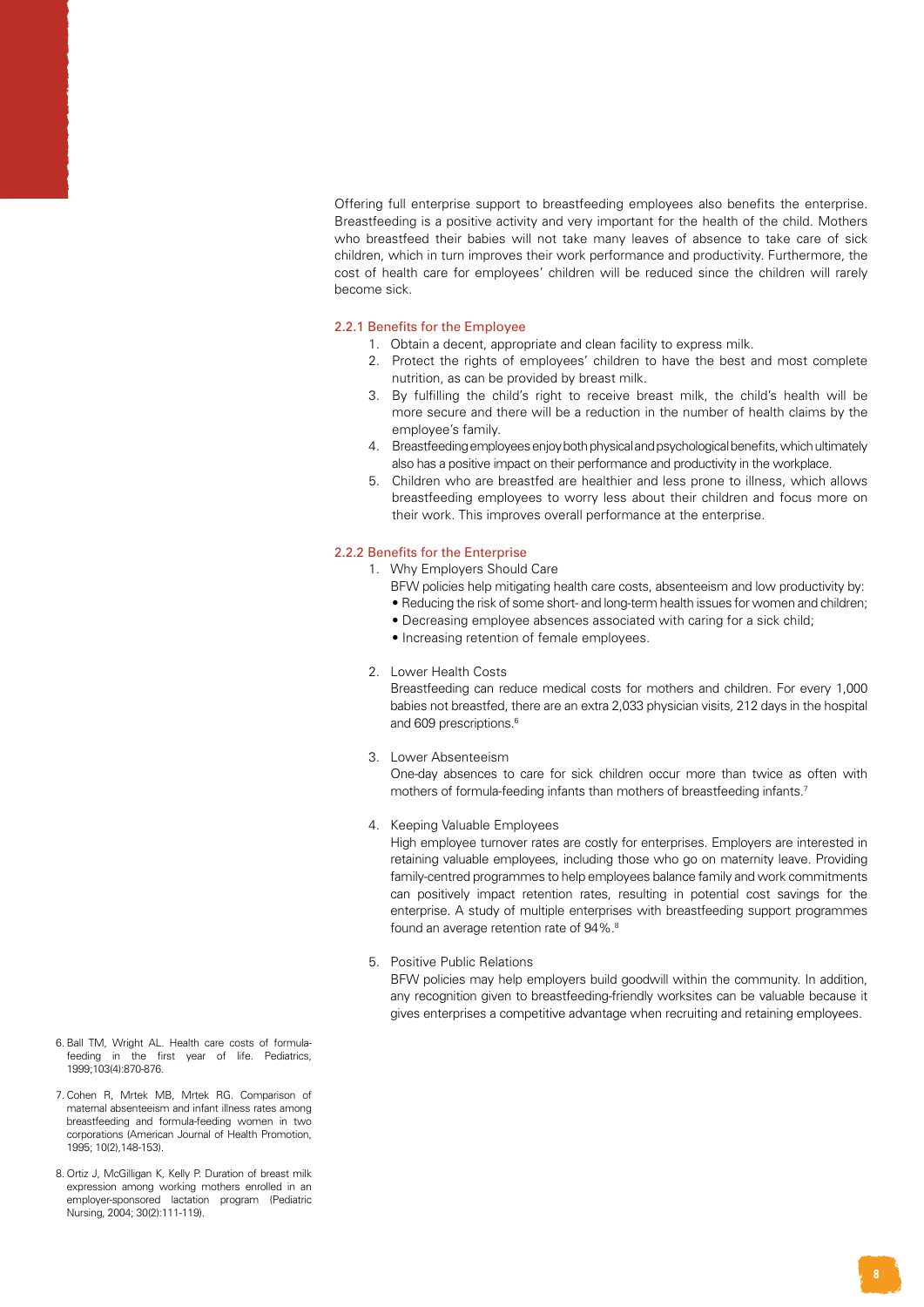#### 2.2.3 Benefits for the Society

If workplaces do not support breastfeeding mothers, the government and public health may be disadvantaged in various ways:

- Poorer infant health related to a higher incidence of, inter alia, type 1 diabetes, respiratory infections, gastrointestinal infections, ear infections, inflammatory bowel disease and childhood lymphoma.9
- Poorer women's health related to an increased risk of certain types of cancer (8, 9, 10).
- Increased health care costs due to poorer infant health and more hospitalisation.<sup>10</sup>
- Negative economic impact.<sup>11</sup>

- 9. IP S,Chung M, Raman G, et al. Breastfeeding and maternal and infant health outcomes in developed countries. Evidence report/technology Assessment. 2007 (153):1-186; Horta B, Bahl R, Martines J, Victoria C. Evidence on the long-term effects of breastfeeding. Geneva: WHO 2007; Stuebe A. The risks of not breastfeeding for mothers and infants. Rev Obstet Gynaecol. 2009, 2:220-231.
- 10. Smith JP, Ingham LH, Dunstone MD. The economic value of breastfeeding in Australia. Australian National University, Canberra: National Centre for Epidemiology and Population Health, 1998; Bartick M. Reinhold A. The Burden of suboptimal breastfeeding in the United States, a pediatric cost analysis, Pediatrics. 2010;125 (5): e 1048-1056; Smith JP, Thompson JF, Ellywood DA. Hospital system cost of artificial infant feeding; estimates for the Australian Capital Territory. Aust N Z J Public Health. 2002, 26 (6): 543-551.
- 11. Smith JP, Ingham LH. Mothers milk and measures of economic output. Feminist Economics. 2005, 11 (1): 43-64; Weimer J. The economic benefits of breastfeeding: a review and analysis. Washington DC : United States Department of Agriculture, 2001, 13; Smith JP. Human Milk supply in Australia. Food Policy. 1999;24 (1): 71-91.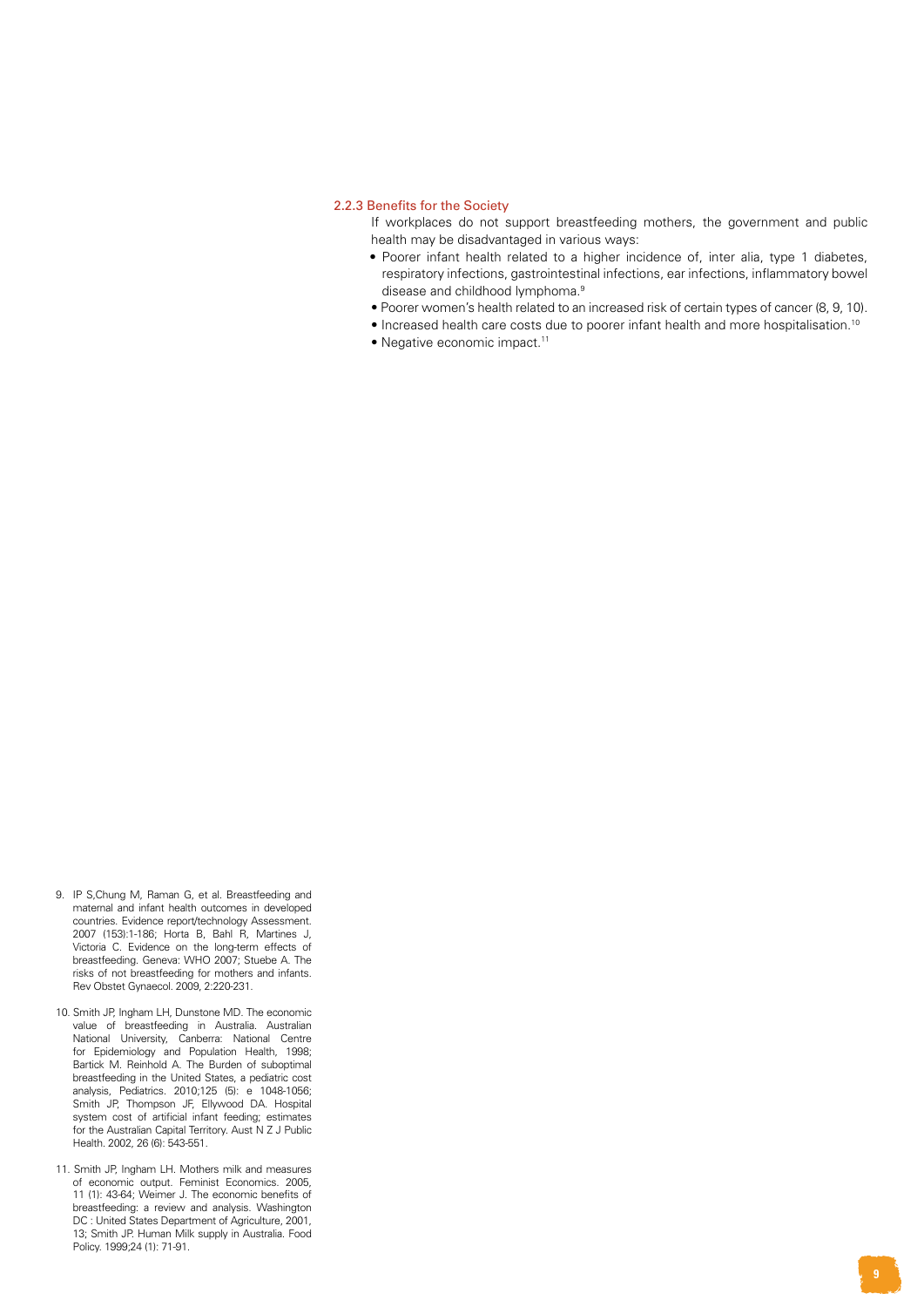



## HOW TO MANAGE 3.1 DEFINE A BREASTFEEDING FRIENDLY WORKPLACE (BFW) POLICY<br>
2.1.1 Define a Breastfeeding Friendly Workplace (BFW) Policy<br>
PEW policies are used inquiring every investigate and her Australia Naw Zeal BREASTFEEDING IN THE WORKPLACE?

#### 3.1

#### 3.1.1 Define a Breastfeeding Friendly Workplace (BFW) Policy

BFW policies are well known in various countries such as Australia, New Zealand and the Unites States of America. Such policies have been developed by enterprises who wish to support their working mothers and their need to continue breastfeeding while at work.

BFW policies are similar in nature, although each one is tailored to the needs and resources of the particular enterprise. Enterprises can also take different approaches and may use different strategies to implement BFW policies at every level of their system. Key steps to guaranteeing the successful implementation of BFW policies are feasibility, safety, easy accessibility and easy implementation processes. The aim is to ensure that everyone in the enterprise is aware of and understands the BFW policy.

#### 3.1.2 Components of a BFW Policy

The following is a list of the basic components that an enterprise should provide in order to support breastfeeding in the workplace. They can be tailored to a more advanced level according to the resources and ability of the enterprise.

#### Nursing Room/Facilities

- 1. Space :
	- a) Closed and isolated.
	- b) Possibility to lock.
	- c) Air-conditioned.
	- d) Sufficient space to accommodate at least 3 employees.
	- e) Location of nursing room must not be adjacent to a toilet or warehouse.

#### 2. Furnishings:

- a) Comfortable chair or sofa.
- b) Table.
- c) Sufficient space to accommodate at least 3 employees.
- d) Cupboard to store pumping equipment, tissue and liquid antiseptic.
- 3. Facilities:
	- a) Sufficient lighting.
	- b) Electrical plugs.
	- c) Fridge/freezer to store expressed breast milk.
	- d) Washstand/sink with running water.
	- e) Water dispenser (hot and cold) or electric thermos of hot water.
	- f) Hand soap, antiseptic solution and paper towels/tissue.
	- g) Tissue and antiseptic solution.
	- h) Trash can with lid.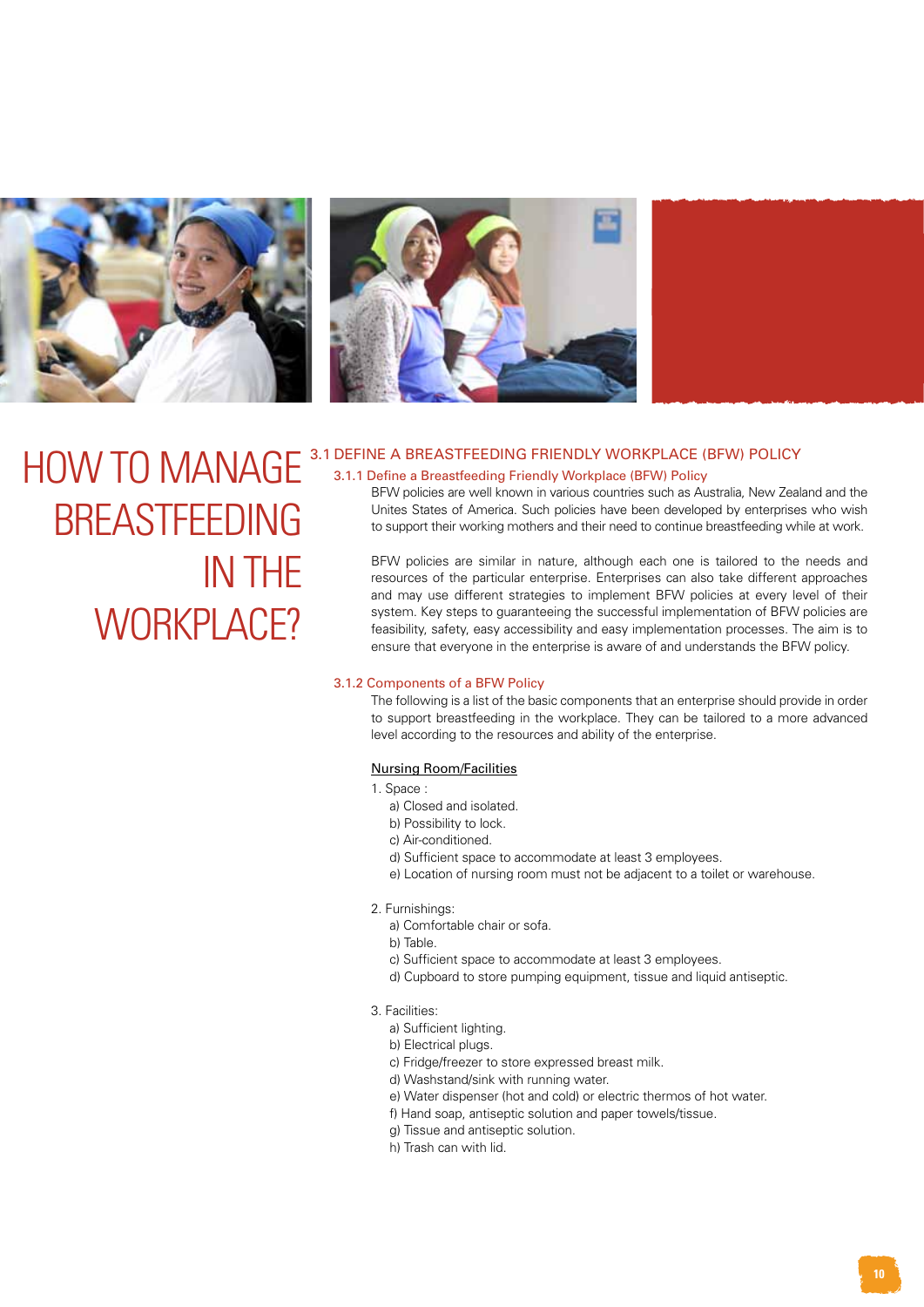#### Written Enterprise Policy

a) Enterprise support of breastfeeding in the workplace.

- b) Appropriate maternity leave pursuant to Indonesian Labour Law, with more flexible options (not necesarilly1.5 months before and 1.5 months after birth).
- c) Granting of 2 breaks and a lunch period during the workday for expressing milk or breastfeeding the child.

#### Model BFW Policy (produced by the Australian government)

Bear in mind that the following only serves as an example. Each BFW policy must be tailored to the needs and resources of the particular enterprise.

This organization\_\_\_\_\_\_\_\_\_\_\_\_\_\_\_\_\_ recognizes the importance of breastfeeding for both mother and infant and supports, protects and promotes breastfeeding.

This organization provides facilities and the support necessary to enable mothers in our employment to balance breastfeeding/breast milk expression with their work.

#### Provision of facilities and support includes:

Breastfeeding/breast milk expression breaks. There is flexibility for mothers to take breaks for breastfeeding/expressing breast milk during their workday. They can be negotiated between the mother (or her employee representative) and her supervisor.

A clean private room with electricity, lockable door, a comfortable chair, a table, hand washing facilities, (where possible a refrigerator), and breast pump storage area.

#### Access to breastfeeding resources:

Employees who are pregnant or considering pregnancy will be provided with information about this policy along with policies on maternity leave/parental leave and about balancing breastfeeding and work.

#### Flexible work options:

A mother (or her employee representative) can negotiate flexible work options (such as flexitime, part-time, home-based work) with her supervisor taking into account both the employee's and the organization's needs.

All staff are made aware of this policy.

Source: J. Galtry and M. Annandale, 2003, op. cit., pp. 4-5 (Maternity Protection Resource Package; http://mprp.itcilo.org/pages/en/index.html)

#### Workplace Education

- a) Enterprise offers classes on breastfeeding from time to time, to pregnant and breastfeeding employees. Classes to be conducted by Certified Breastfeeding Counsellors.
- b)Enterprise offers employees a list of breastfeeding counsellors available for counselling. c) Enterprise disseminates communication and educational material to raise awareness in
	- all areas of the workplace (pamphlets, posters on walls, banners, books, videos, etc.).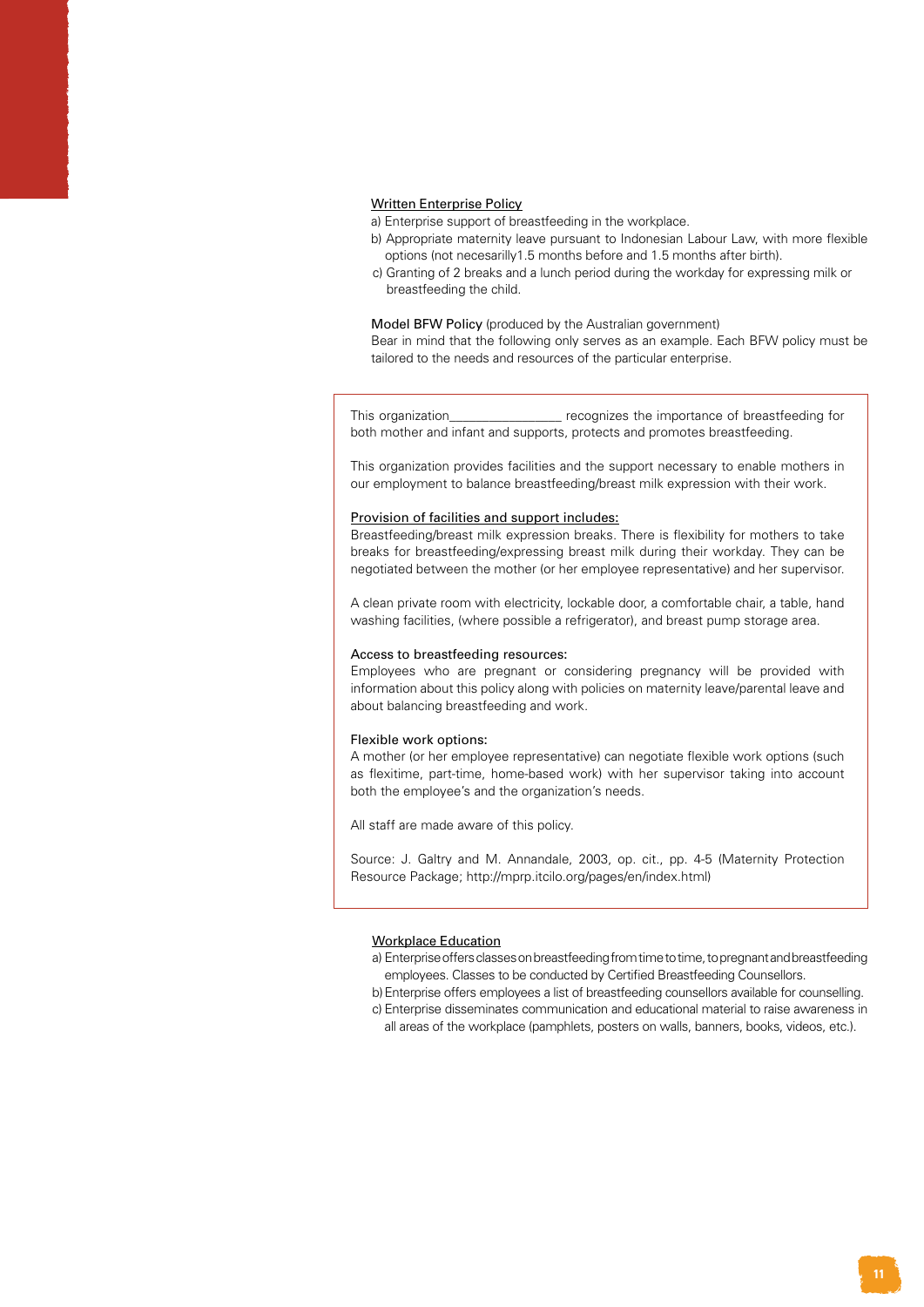#### 3.1.3 Implementation

The following steps can be taken to ensure the successful implementation of a BFW policy: 1. Enterprise commitment in developing and supporting the policy.

- 2. Create a working group.
- 3. Tailor policy based on the needs, conditions and resources of each enterprise: a) Space, location of facilities, breastfeeding policy, furnishings, etc.
	- b) Written policy check list (maternity leave, other types of leave, types of accommodations that the enterprise can offer breastfeeding employees, breaks for expressing milk or breastfeeding, educational classes and counselling support).
- 4. Oral and written socialisation of the policy at every level (management, employees, unions).
- 5. Provide certificates/accreditations as proof that the enterprise is breastfeeding friendly and that it adheres to its BFW policy.
- 6. Perform annual compliance reviews to check if the enterprise's BFW policy still meets the standards. Find and resolve any issues.
- 6. Publicise.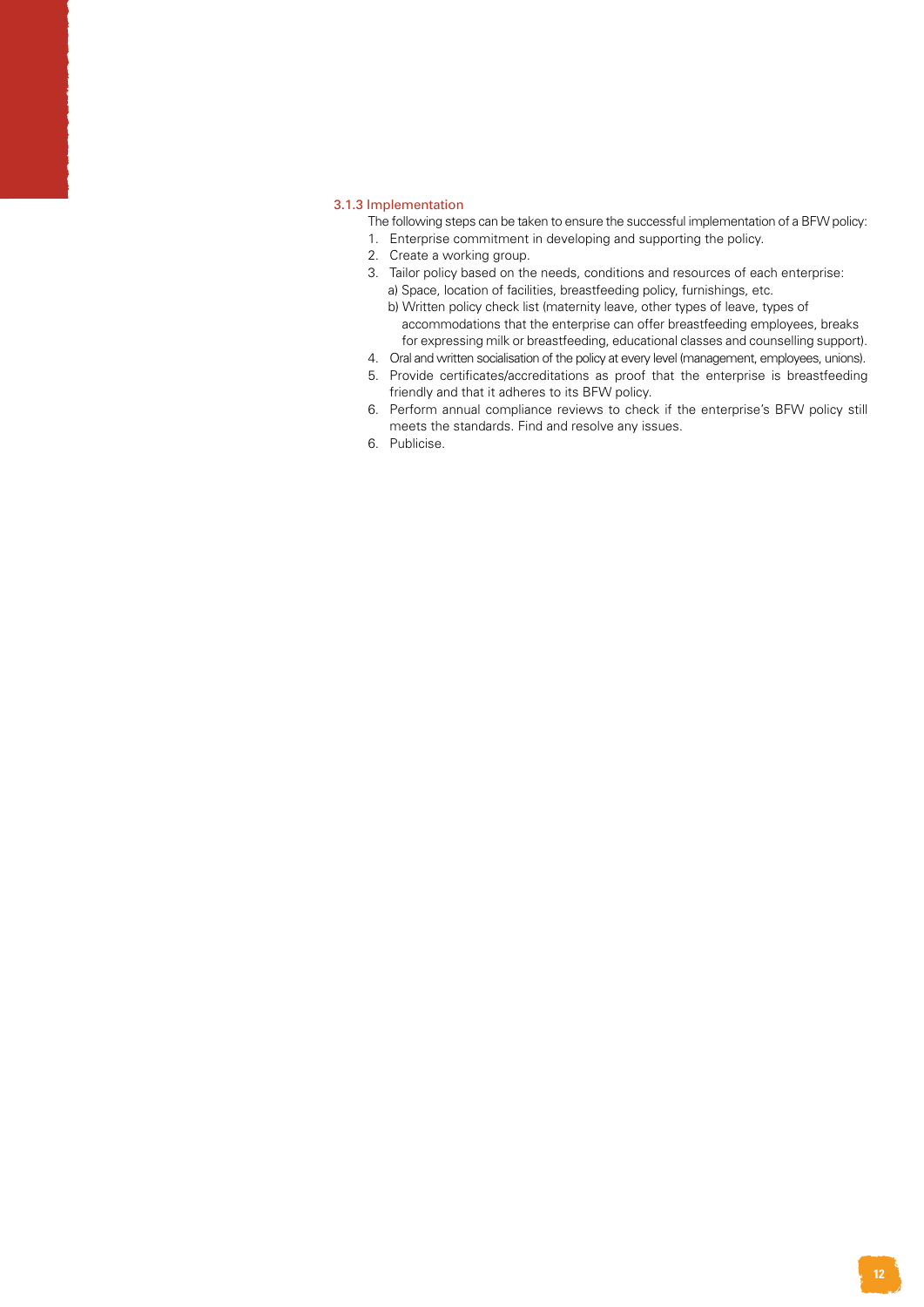



## $\text{AlM}$   $^{4.1 \text{ WHAT IS AIM1?}}$

AIMI, Asosiasi Ibu Menyusui Indonesia / Indonesian Breastfeeding Mothers' Association, is an independent and non-profit organisation that is founded on the basis of a mother-to-mother support group. AIMI aims to disseminate knowledge and information on breastfeeding, as well as to increase the percentage of breastfeeding mothers and breastfed babies in Indonesia.

AIMI was established on April 21st 2007 in Jakarta by 22 young mothers who were concerned about breastfeeding and wanted to give support to every mother who wished to breastfeed her baby. At present AIMI has 6 branches in Indonesia (West Java, Central Java, Yogyakarta, East Java, North Sumatera and South Sulawesi) and is expected to open more branches officially in 2013. AIMI has more than 100 volunteers (at headquarters and branches) and 80 Certified Breastfeeding Counsellors domiciled in various Provinces, including a few counsellors who are also certified as IBCLC (International Board Certified Consultant in lactation consulting).

For the past 5 years AIMI has constantly been receiving support from society. AIMI currently has more than 37,000 followers on twitter @aimi-asi, more than 13,000 members on Facebook, more than 10,500 members on the Mailing List ASIforBaby and an e-mail traffic of 6,000-8,000 e-mails per month.

On a daily basis, AIMI helps Indonesian families and society, in particular all pregnant women and breastfeeding mothers, in the following ways:

- a. To get a proper education and accurate information from reliable sources on the importance of giving children the best possible feeding (known as The Gold Standard of Infant Feeding):
	- Early latch on.
	- Exclusive Breastfeeding for 6 months.
	- Timely, adequate, safe and appropriate complementary foods and feeding starting after 6 months.
	- Continued breastfeeding for 2 years or beyond.
- b. Create support networks for breastfeeding mothers and offer practical assistance by breastfeeding counsellors.
- c. Advocacy and protection of the rights of mothers to breastfeed their children and the rights of Indonesian children to receive breast milk.
- d. Monitoring and reporting of any violation in promoting breast milk substitutes/infant formulas, based on the International Code of Marketing of Breast-milk Substitutes (WHO).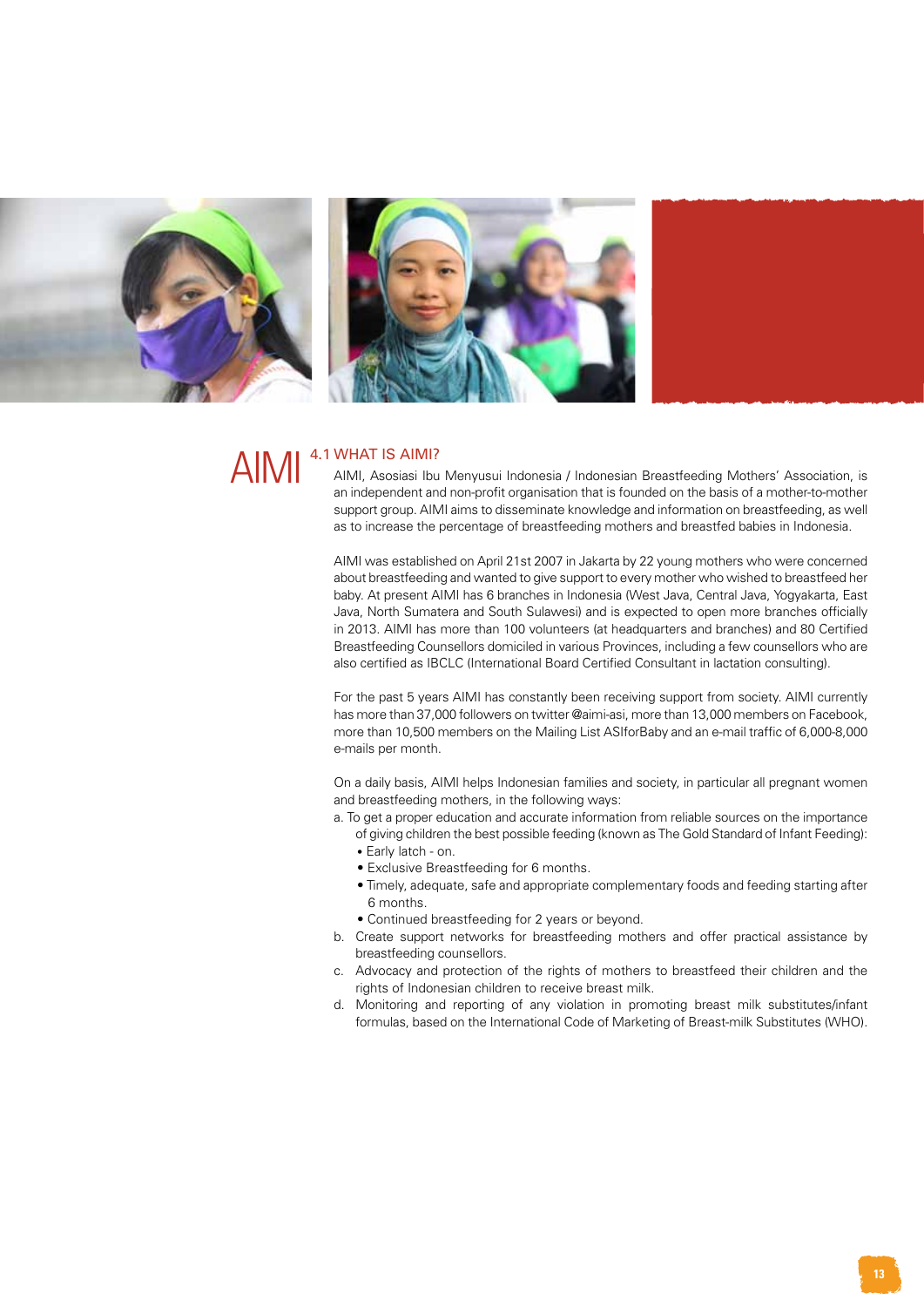#### 4.2 WHY MOTHERS NEED SUPPORT

One of the keys to successful breastfeeding is having mother-to-mother support. This kind of support can improve a breastfeeding mother's self-esteem and faith, assuring her that she can breastfeed her baby and that her breast milk production is beneficial and sufficient for her baby.

Hearing or sharing experiences between mothers makes breastfeeding mothers feel that they are not alone. Any experiences that are shared become good lessons that can subsequently be implemented or avoided by mothers when they are breastfeeding their babies.

#### 4.3 AMI's MAIN PROGRAMMES

- a. Breastfeeding Class every 2 weeks.
- b. AIMI Goes to Office/Factory, a socialisation programme for promoting breastfeeding and breastfeeding policies to management and workers in the workplace (office or factory).
- c. AIMI Goes to Community, a socialisation programme for promoting breastfeeding in certain communities.
- d. Counselling (phone, SMS, e-mail, home visits, hospital visits).
- e. kASIh Ibu at Hospital, a mother-to-mother support programme (peer group) held in hospitals.
- f. Workshops for certain groups/professionals.
- g. Breastfeeding Counsellor Training, 40 hour Module, WHO/UNICEF.
- h. Breastfeeding Fair, a yearly event in honour of World Breastfeeding Week.

#### 4.4 AMI-SAVE THE CHILDREN RESEARCH

Monitoring the Implementation of Breastfeeding Policies in "Save the Children" Districts Aceh, West Java, NTT (November 2011)

#### 4.4.1 Executive Summary

This research is the continuation of a collaboration between Save the Children (StC) and AIMI on policy mapping, related to an earlier research on the "Role of Breastfeeding and Policy Makers" that was conducted in December 2010. The mapping describes Indonesian national policy and legislation that supports mothers' rights to breastfeed exclusively for 6 months. However, there remain challenges in creating a supportive environment for breastfeeding up to 2 years or more, as recommended by WHO/UNICEF.

Based on the mapping, StC decided to help Indonesia achieve Millennium Development Goals 4 and 5, by monitoring the implementation of the Infant and Young Child Feeding (IYCF) policies. The aim is to see how the policies can be associated with IYCF policies that are introduced at county and township levels, particularly in StC work areas.

Research is still on-going, including monitoring of the implementation of breastfeeding policies at StC districts Patronage, Aceh, West Java and NTT. Monitoring began in November 2011, in cooperation with AIMI. The purpose of the monitoring is to determine the level of implementation and compliance with legislation and national policies on infant and child feeding. Such monitoring makes it possible to provide feedback on the level of implementation of the programme, based on national policy.

Monitoring is limited to StC work areas, 6 districts have been selected from 3 provinces, further divided into another 21 sub-districts. The West Java Province covers Bekasi, Karawang and Padalarang; the Aceh Province covers districts Bireun and Bener Meriah; and the NTT Province covers the city of Kupang.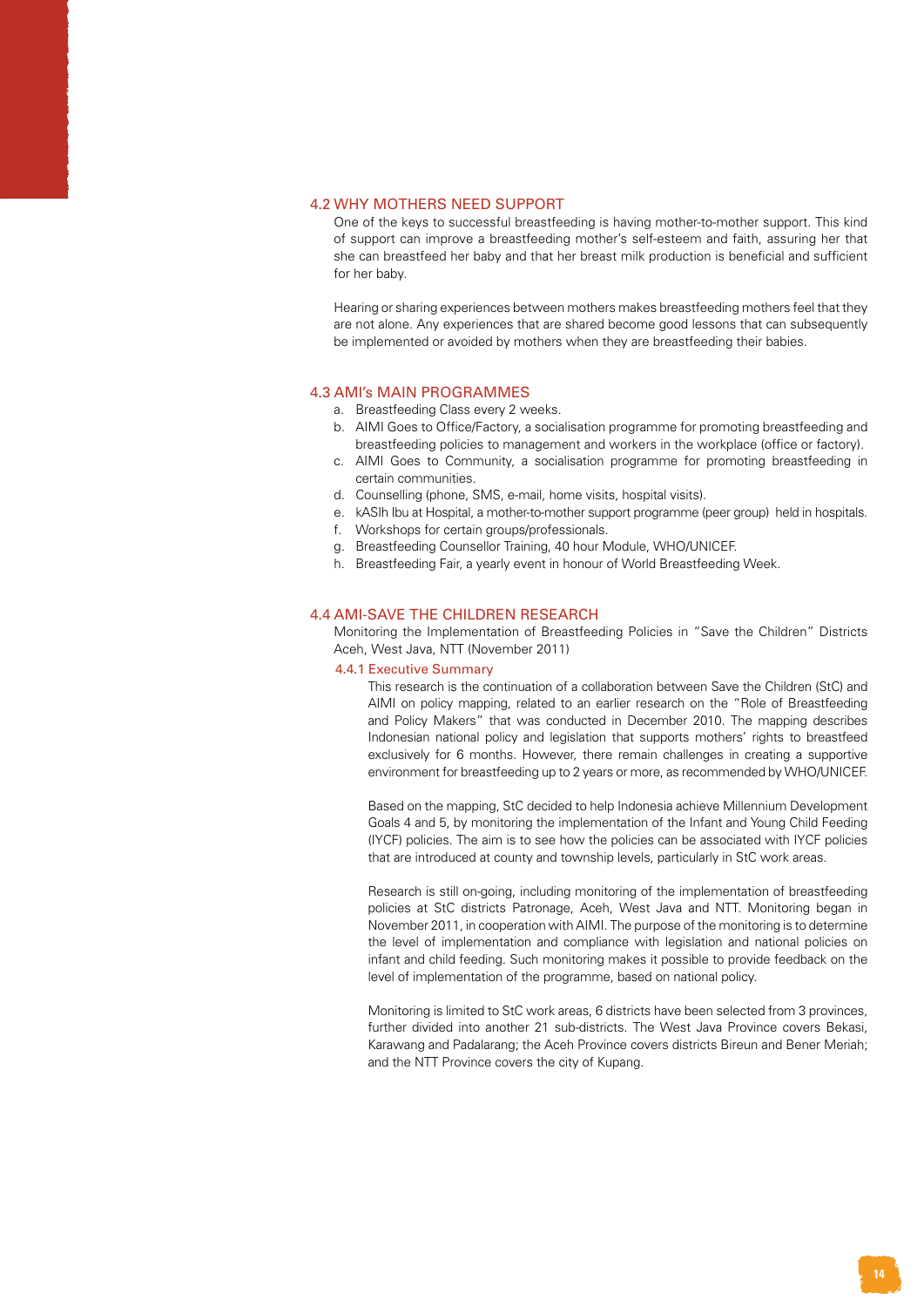The monitoring uses the most recent legislation regarding national IYCF policies as a reference point. It is based on a quantitative method, through a survey that was developed by a questionnaire. The focus of the survey is to analyse the implementation of breastfeeding policies at health care facilities, offices and public facilities, by focusing on aspects such as procurement of a room for breastfeeding/expressing breast milk, giving employees the opportunity to breastfeed/express breast milk in the workplace during working hours and the provision of maternity leave. The survey also includes observations on healthcare facilities, in particular the provision and marketing of breast milk substitutes, infant formula product labels, weaning, as well as electronic media and print advertising.

#### 4.4.2 Results of the Monitoring Analysis

- Procurement of a nursing room for breastfeeding and expressing breast milk: Government Health Facilities 8%, Private Health Facilities 61%, Government Offices 10%, Private Offices 11%, Public Facilities 0%.
- Providing opportunities for employees to breastfeed/express breast milk during working hours: Government Health Facilities 8%, Private Health Facilities 61%, Government Offices 10%, Private Offices 11%, Public Facilities 0%.
- Granting flexible maternity leave: Government Health Facilities 80%, Private Health Facilities 92%, Government Offices 97%, Private Offices 88%, Public Facilities 90%.
- Provision and marketing of breast milk substitutes in healthcare facilities: Government Health Facilities 13%, Private Health Facilities 23%.

#### 4.4.3 Monitoring Observations

#### Infant formula product labels; including formula milk and MP-ASI (Makanan Pendamping Air Susu Ibu/complementary foods).

- Observation of 57 infant formula products and MP-ASI on the market, between September 2010 and October 2011.
- 1. Infant Formula Milk Products (31 products) :
	- a. Labels include a statement on the benefits of breast milk and caution that formula should only be used after consulting a health professional - 96%.
	- b. Labels include a specific statement of products contained in formula and that suitable for infants who require special nutrition - 58%.
	- c. Labels state that formula is of a similar quality to breast milk 67%.

#### 2. Follow-up Formula Milk Products (15 products) :

- a. Labels list protein sources that are used, in accordance with the corresponding weight, printed adjacent to the product name – 80%.
- b. Labels state that formula is of a similar quality to breast milk 86%.

#### 3. Complementary Foods Products (11 products) :

- a. Labels list protein sources that are used, in accordance with the corresponding weight, printed adjacent to the product name - 80%.
- b. Labels include instructions that product can be sold with water or infant formula milk if the product contains more than 15% protein - 36.36%.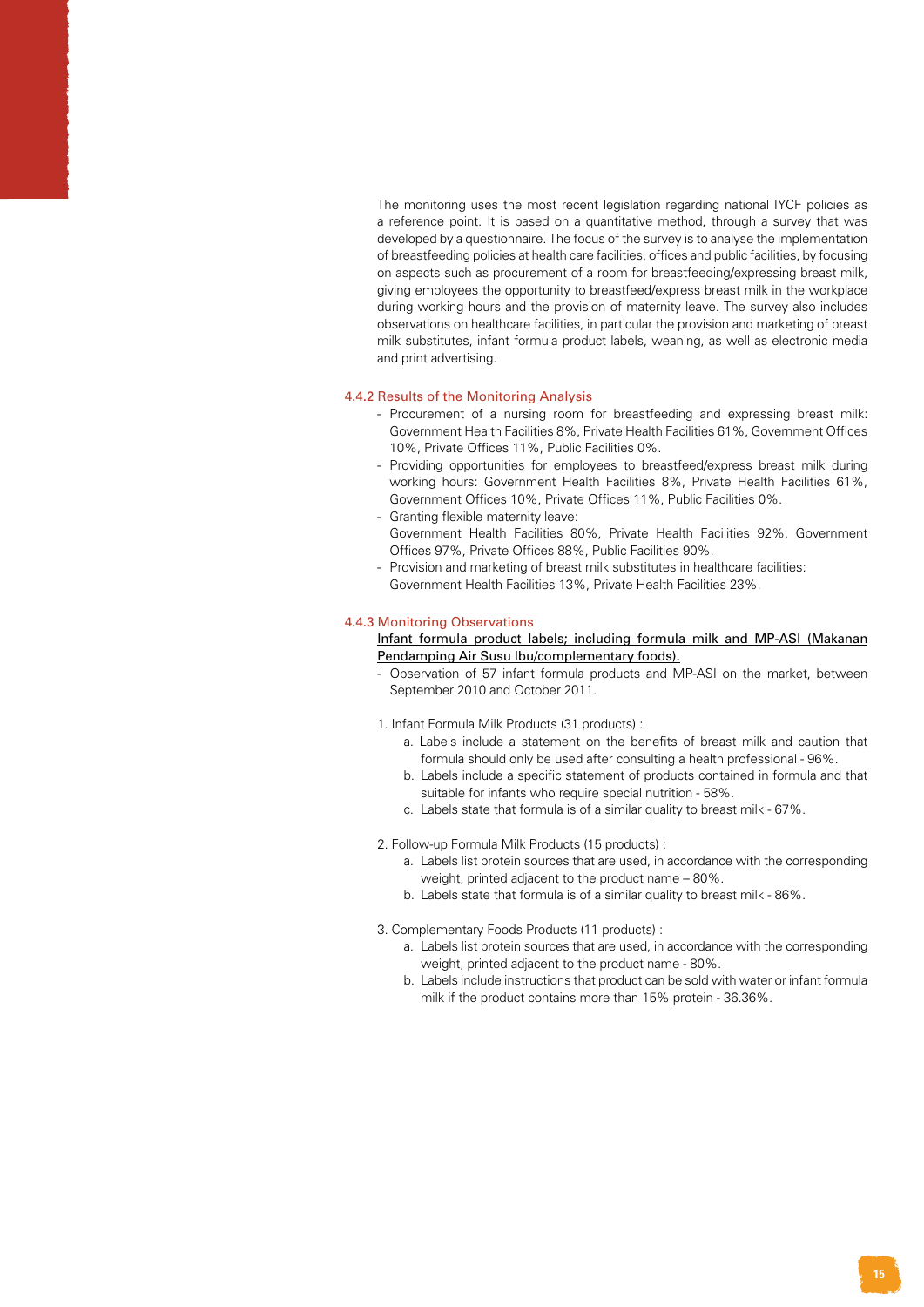#### Advertisement of Breast Milk Substitutes

- Observation of electronic media and print advertising: 74 advertisements of formula milk products, advertisements of follow-up formula milk products and MP-ASI commercials produced between September 2010 and October 2011.
- 1. Infant Formula Milk Products :
	- a. Zero advertisement.
- 2. Follow-up Formula Milk Products :
	- a. Print advertisement includes a statement on the benefits of breast milk 1.35%.
	- b. Electronic advertisement includes a statement on the benefits of breast milk 0%.
	- c. Print advertisement includes statement that product is not suitable for infants aged less than 4 months - 0%.
	- d. Electronic advertisement includes statement that product is not suitable for infants aged less than 4 months - 0%.
	- e. Print advertisement includes a trade name that has similar characteristics to the trade name of a baby formula milk product - 89.19%.
	- f. Electronic advertisement includes a trade name that has similar characteristics to the trade name of a baby formula milk product - 87.50%.
- 3. Complementary Foods Products :
	- a. Advertisement includes a statement that product is only suitable for infants aged over 6 months - only 1 advertisement was found.

#### 4.4.4 Conclusion

Monitoring of the implementation of breastfeeding policies has shown that IYCF rules and regulations have not yet been fully implemented in Indonesia. This is due to a lack of socialisation and insufficient dissemination of information to central/local governments, health care providers, employment service providers and public facilities. As a result, Article 200 of Health Law No. 36/2009, which imposes criminal sanctions on those who hinder mothers from breastfeeding, has not been implemented. At present, there remain many facilities that do not provide support to breastfeeding mothers, as well as many irregularities and breaches of practices regarding the promotion and marketing of breast milk substitutes.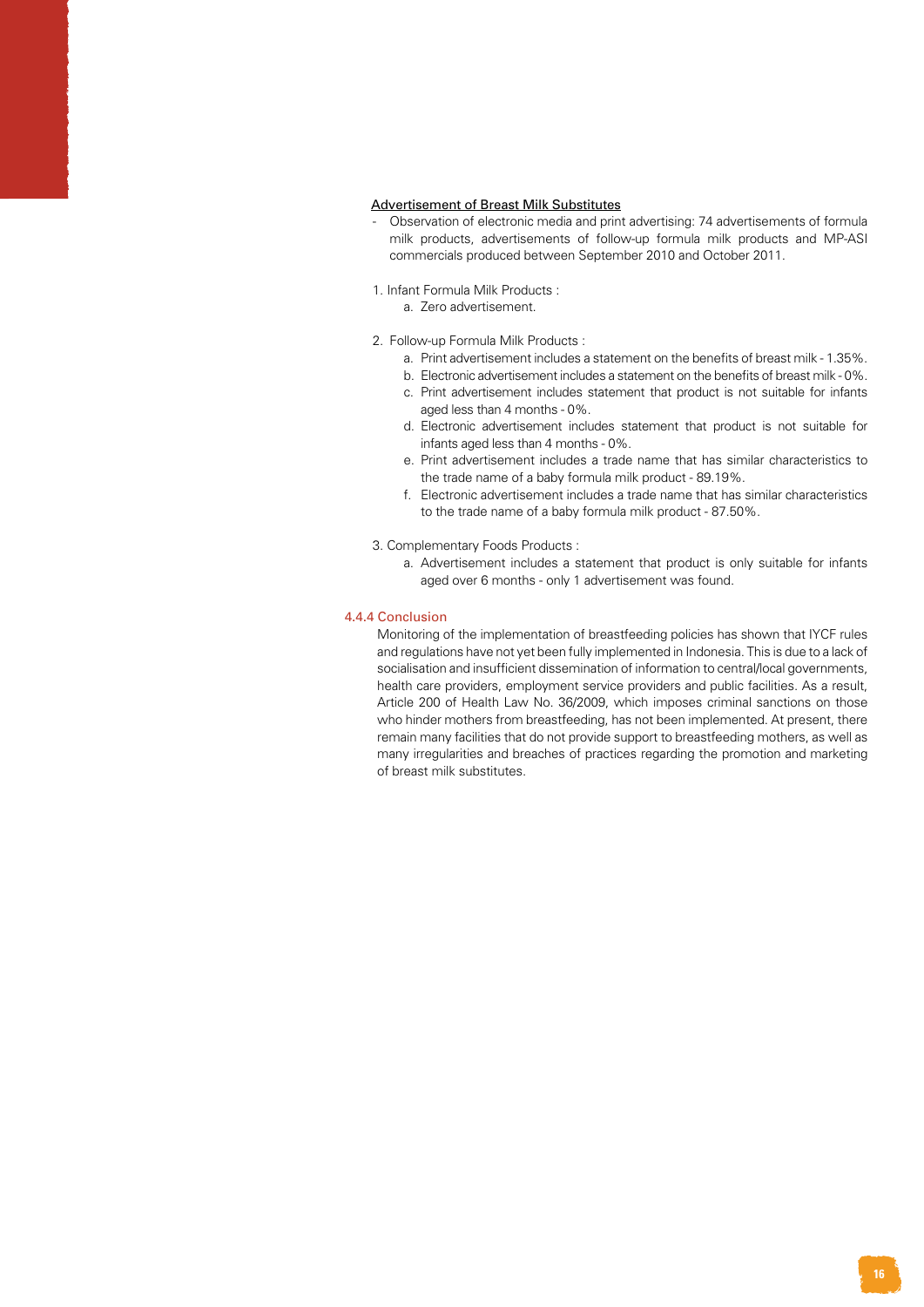

## CASE STUDY 5.1 PT. Dewhirst ii

PT. Dewhirst invites AIMI to their factory every 2 months to socialise breastfeeding. The first programme was held on July 29th 2010, followed by an additional 13 activities until November 2012, each session lasting 90 minutes (2:30pm-4:00pm).

Prior to AIMI's first visit, PT. Dewhirst already had a BFW policy. For example, PT. Dewhirst allowed their workers to plan their own maternity leave (as opposed to adhering to the strict 1.5 months of rest before and 1.5 months of rest after birth). The supervisor/manager also initiated a supportive vitamin intake programme for PT. Dewhirst's pregnant workers. In coordination with AIMI, PT. Dewhirst organised a one day seminar on the subject "Early Latch-On" for the midwives working under PT. Dewhirst and partners.

The factory provides 2 nursing rooms on factory premises. Each of the rooms can be locked and contains chairs, power and a refrigerator.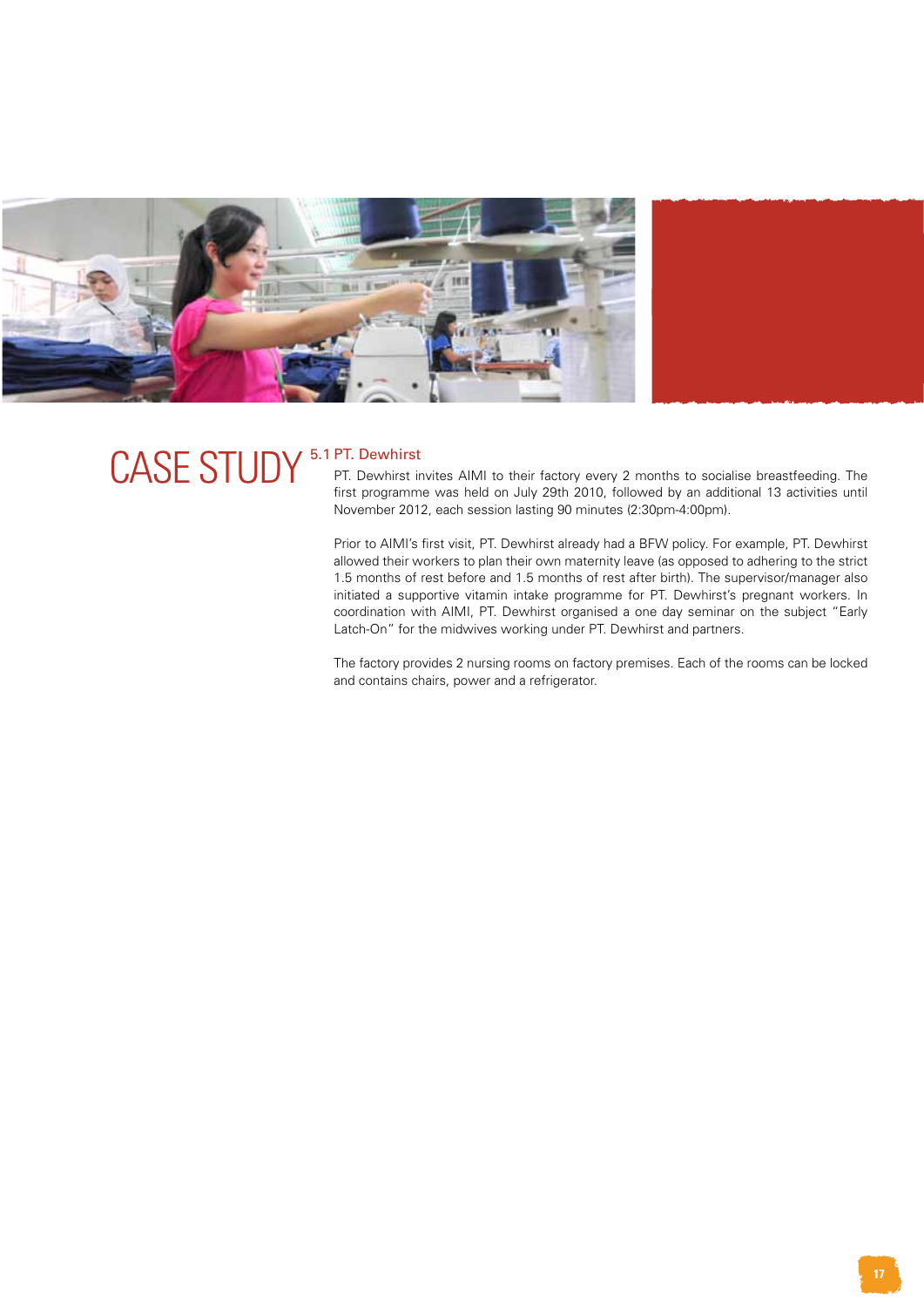# CONTACT LIS

#### **AIMI Secretariat & Branches**

#### AIMI Secretariat

Graha MDS lt.1, Pusat Niaga Duta Mas Fatmawati Blok B1/34 Jl. RS. Fatmawati No. 39 Jakarta Selatan 12150 Indonesia Tel: +62-21-72787243 Fax: +62-21-72790165 Website: www.aimi-asi.org Twitter: @aimi\_asi

#### AIMI - West Java •

Lactalea Maternity Apotek Duta Kartini Lt.2 Jl. Lemah Neundeut 4 – Suria Sumantri, Bandung 40152 Tel: 022-61624775 Website: www.jabar.aimi-asi.org E-mail: kontak@jabar.aimi-asi.org Twitter: @aimi\_jabar

#### AIMI - Central Java •

Jl. KyaiSaleh No. 13, Randusari, Semarang Tel: 024- 70 200 332 Website: www.jateng.aimi-asi.org E-mail: kontak@jateng.aimi-asi.org Twitter: @aimi\_jateng

#### AIMI - East Java •

Virto Office Ruko Galaxi Bumi Permai Blok J1 No. 23A-25 Surabaya 60119 Tel: 031-5967623, 031-77131100 Fax: 031- 5967586 Website: www.jatim.aimi-asi.org E-mail: kontak@jatim.aimi-asi.org Twitter: @aimi\_jatim

#### AIMI - Jogjakarta •

Gowongan Kidul Jt III/410, Kel Gowongan, Kec. Jetis – Jogjakarta 55232 Tel: 0858 6884 2464 Website: www.jogia.aimi-asi.org E-mail: kontak@jogja.aimi-asi.org Twitter: @aimi\_jogjakarta

#### AIMI – North Sumatera •

Jl. Prof. A. Sofyan No. 2 Universitas Sumatera Utara, Medan 20155 Website: www.sumut.aimi-asi.org E-mail: kontak@sumut.aimi-asi.org Twitter: @aimi\_sumut Diana@yayasan-emmanuel.org Tel : 0857 1081 3311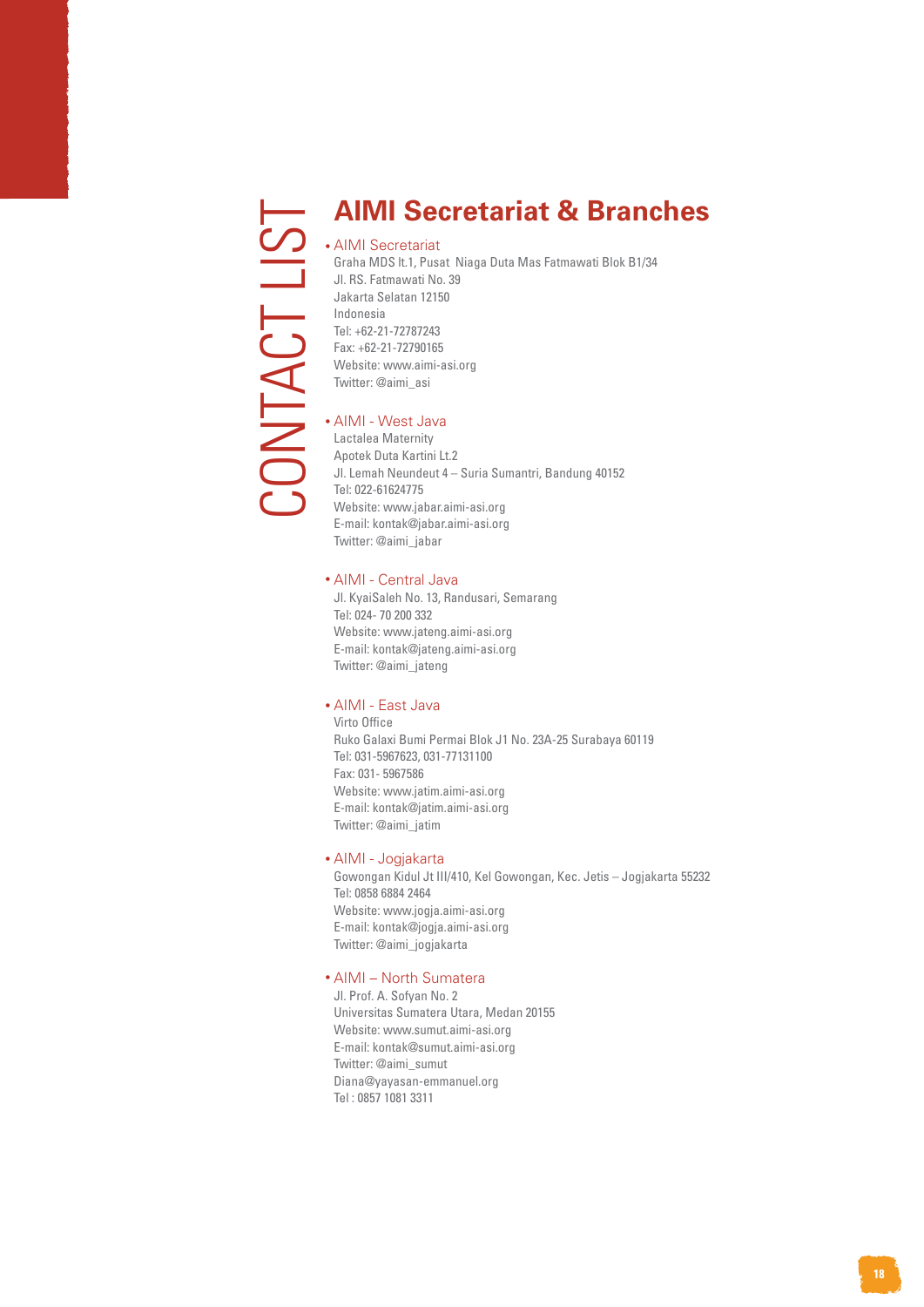INTERNATIONAL ORGANISATIONS ADDRESSING BREASTFEEDING IN THE WORKPLACE

#### The International Labour Organization (ILO) / Better Work Indonesia (BWI) http://www.ilo.org/jakarta/whatwedo/projects/WCMS\_180290/lang--en/index.htm

Better Work Indonesia (BWI) – a partnership programme of the International Labour Organization (ILO) and the International Finance Corporation (IFC) - brings together the government, employers, workers and international buyers to improve labour standard compliance and competitiveness in global supply chains. In collaboration with AIMI, BWI assists factories in implementing BFW policies and in raising awareness on the benefits of breastfeeding, in order to ensure that all factories are in compliance with Indonesian Labour Law.

ILO has adopted 3 conventions and 2 corresponding recommendations on maternity protection *(available at:http://www.ilo.org/travail/aboutus/WCMS\_119238/lang--en/index.htm).*

It has also published a Maternity Protection Resource Package that provides useful and practical information on breastfeeding in the workplace, including training exercises (available at: *http://mprp.itcilo.org/pages/en/index.html).*

#### • The World Health Organization (WHO) and the United Nations Children's Fund (UNICEF) *http://www.who.int/nutrition/topics/infantfeeding\_recommendation/en/index.html*

WHO and UNICEF are United Nations agencies that focus on the global development of IYCF policies. WHO has issued infant feeding recommendations and has implemented a global IYCF strategy. WHO and UNICEF jointly recommend 4 steps to ensure the successful implementation of the Gold Standard of Infant Feeding in each country, including Indonesia. This recommendation is often used as a medical and legal basis to justify the right of mothers to breastfeed/give breast milk to their infants and ensure that they receive the nutrition that they need. WHO and UNICEF strongly advocate the advantages of breastfeeding for the healthy growth and development of infants, recommending the initiation of breastfeeding within the first hour of life, exclusive breastfeeding for 6 months coupled with complementary foods and breastfeeding on demand (as often as the child wants, day and night) until the age of 2 years and beyond.

#### • World Alliance for Breastfeeding Actions (WABA)

#### *http://www.who.int/nutrition/topics/infantfeeding\_recommendation/en/index.html*

WABA is a global network of individuals and organisations concerned with the worldwide protection, promotion and support of breastfeeding, in the framework of the Innocenti Declarations (1990 and 2005) and the Global Strategy for Infant and Young Child Feeding.

WABA and its members, namely IBFAN, ILCA and LINKAGES, have campaigned since the 1990s for stronger maternity protection legislation and they were closely involved in the process leading up to the recent ILO convention on Maternity Protection (C183, 2000). WABA has also launched a Maternity Protection Kit, which promotes similar core elements to the ILO Maternity Protection Resource Package.<sup>12</sup>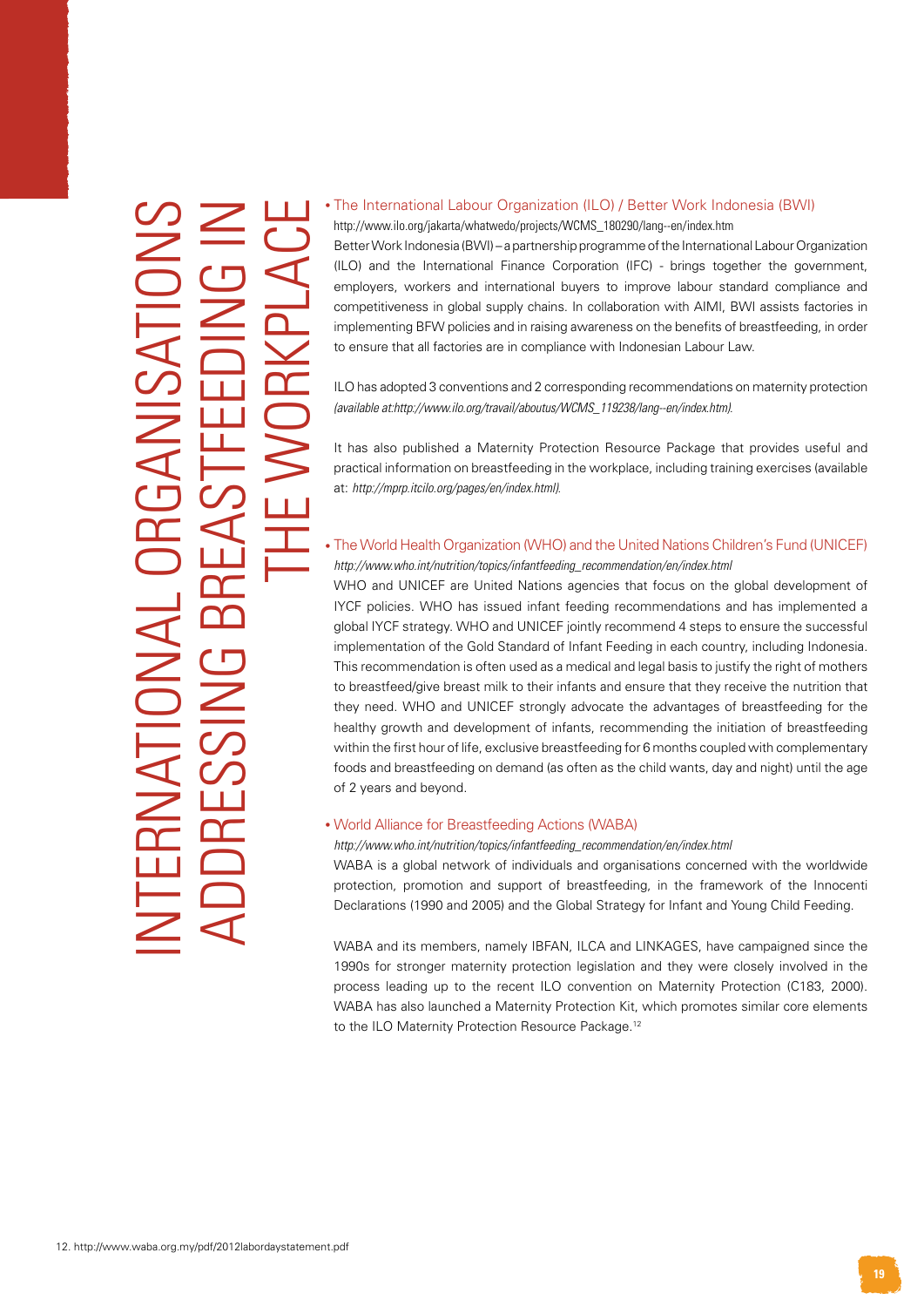# REFERENCES

Ball TM, Wright AL. Health care costs of formula-feeding in the first year of life. Pediatrics. 1999;103(4):870-876

Bartick M. Reinhold A. The Burden of suboptimal breastfeeding in the United States; a pediatric cost analysis. Pediatrics. 2010;125 (5): e 1048-1056

Blueprint for Action on Breastfeeding. Washington, DC: Office on Women's Health; 2000

Cohen R, Mrtek MB, Mrtek RG. Comparison of maternal absenteeism and infant illness rates among breastfeeding and formula-feeding women in two corporations. American Journal of Health Promotion.1995; 10(2),148-153

Dr. Brodribb ,Wendy. Breastfeeding Management in Australia; Expressing and storing breastmilk.2012: 353

Horta B, Bahl R, Martines J, Victoria C. Evidence on the long-term effects of breastfeeding. Geneva:WHO; 2007

IP S,Chung M, Raman G, et al. Breastfeeding and maternal and infant health outcomes in developed countries. Evidence report/ technology Assessment. 2007 (153):1-186

Ortiz J, McGilligan K, Kelly P. Duration of breast milk expression among working mothers enrolled in an employersponsored lactation program. Pediatric Nursing. 2004; 30(2):111-119.

Smith JP, Ingham LH, Dunstone MD. The economic value of breastfeeding in Australia. Australian National University, Canberra: National Centre for Epidemiology and Population Health; 1998

Smith JP. Human Milk supply in Australia. Food Policy. 1999;24 (1): 71-91, Department of Health and Human Services, Office on Women's Health. HHS

Smith JP, Ingham LH. Mothers milk and measures of economic output. Feminist Economics. 2005;11 (1):43-64

Smith JP, Thompson JF, Ellywood DA. Hospital system cost of artificial infant feeding; estimates for the Australian Capital Territory. Aust N Z J Public Health. 2002; 26 (6): 543-551

Stuebe A. The risks of not breastfeeding for mothers and infants. Rev Obstet Gynaecol. 2009; 2:220-231

Weimer J. The economic benefits of breastfeeding: a review and analysis. Washington DC : United States Department of Agriculture; 2001.13.

UNICEF and the Global Strategy on Infant and Young Child Feeding (GSIYCF), Understanding the Past-Planning the Future. http://www.unicef.org/nutrition/files/FinalReportonDistribution.pdf

WABA

http://www.waba.org.my/pdf/2012labordaystatement.pdf

http://waba.org.my/whatwedo/womenandwork/mpckit.htm

WHO

http://www.who.int/nutrition/topics/exclusive\_breastfeeding/en/

http://www.who.int/nutrition/topics/infantfeeding\_recommendation/en/index.html

Other websites: http://www.bfw.org.nz/Implementing-a-BFW-Programme\_287.aspx